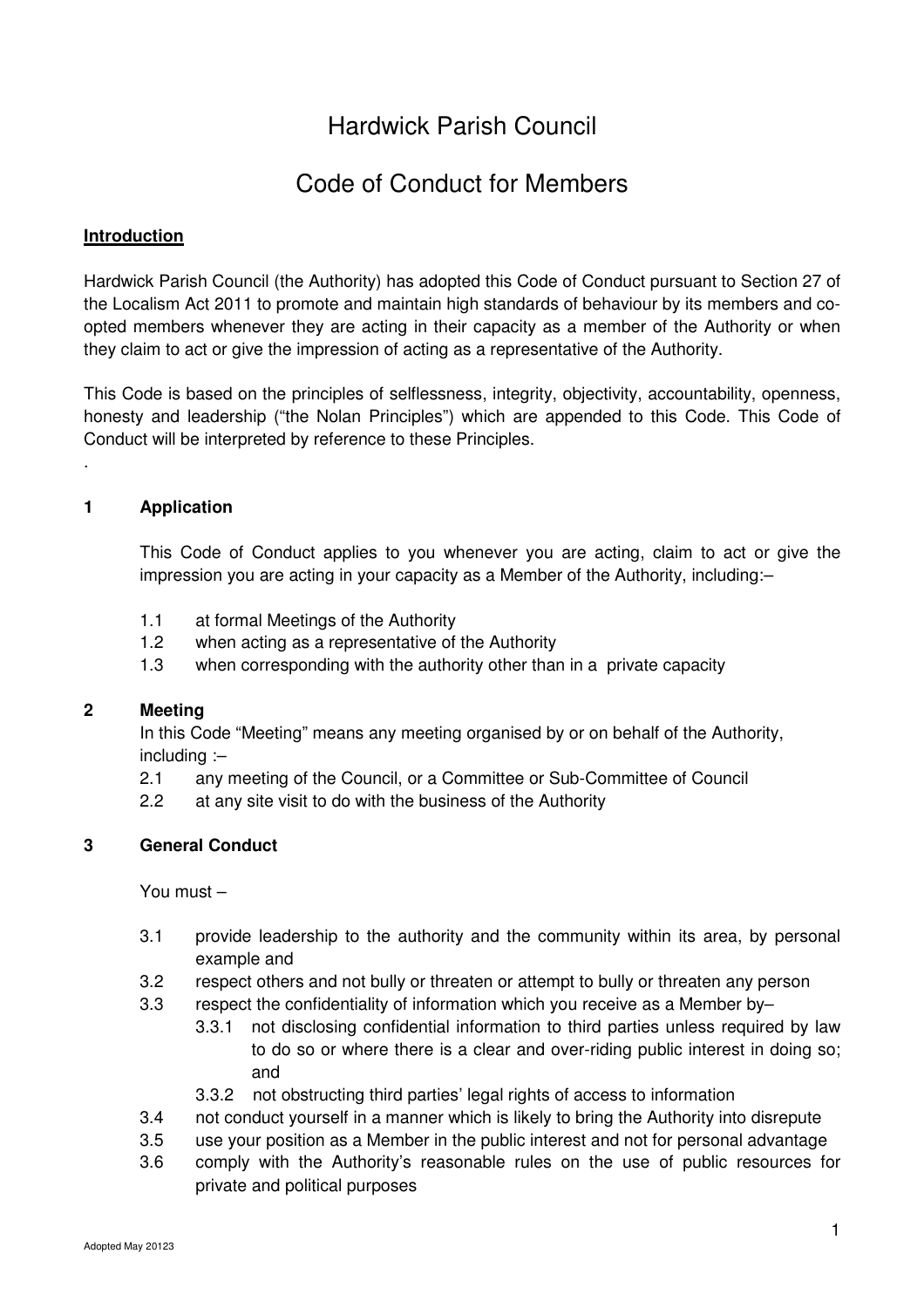- 3.7 exercise your own independent judgement, taking decisions for good and substantial reasons by –
	- 3.7.1 attaching appropriate weight to all relevant considerations including, where appropriate, public opinion and the views of political groups
	- 3.7.2 paying due regard to the advice of Officers
	- 3.7.3 stating the reasons for your decisions where those reasons are not otherwise apparent
	- 3.8 do nothing that causes the Authority to act unlawfully.

### **4 Disclosable Pecuniary Interests**

- 4.1 You have a disclosable pecuniary interest if it is of a description specified in regulations made by the Secretary of State ( as set out in the Appendix) and either:
	- (a) it is an interest of yours, or
	- (b) it is an interest of:
	- (i) your spouse or civil partner; or
	- (ii) a person with whom you are living as husband and wife; or
	- (iii) a person with whom you are living as if you were civil partners;

and you are aware that other person has the interest.

4.2 You must -

4.2.1 comply with the statutory requirements to register, disclose and withdraw from participating in respect of any matter in which you have a disclosable pecuniary interest

4.2.2 ensure that your register of interests is kept up to date and notify the Monitoring Officer in writing within 28 days of becoming aware of any change in respect of your disclosable pecuniary interests

4.2.3 make a verbal declaration of the existence and nature of any disclosable pecuniary interest at any meeting at which you are present at which an item of business which affects or relates to the subject matter of that interest is under consideration, at or before the consideration of the item of business or as soon as the interest becomes apparent

 4.2.4 Where you have a disclosable pecuniary interest, whether the interest is registered or not, you must not (unless you have obtained a dispensation from the Authority's Monitoring Officer) –

- (i) participate, or participate further, in any discussion of the matter at the meeting; or
- (ii) remain in the meeting room whilst the matter is being debated or participate in any vote taken on the matter at the meeting.

### **5 Other Interests**

5.1 In addition to the requirements of Paragraph 4, if you attend a meeting at which any item of business is to be considered and you are aware that you have a "nondisclosable pecuniary interest or non-pecuniary interest" in that item, you must make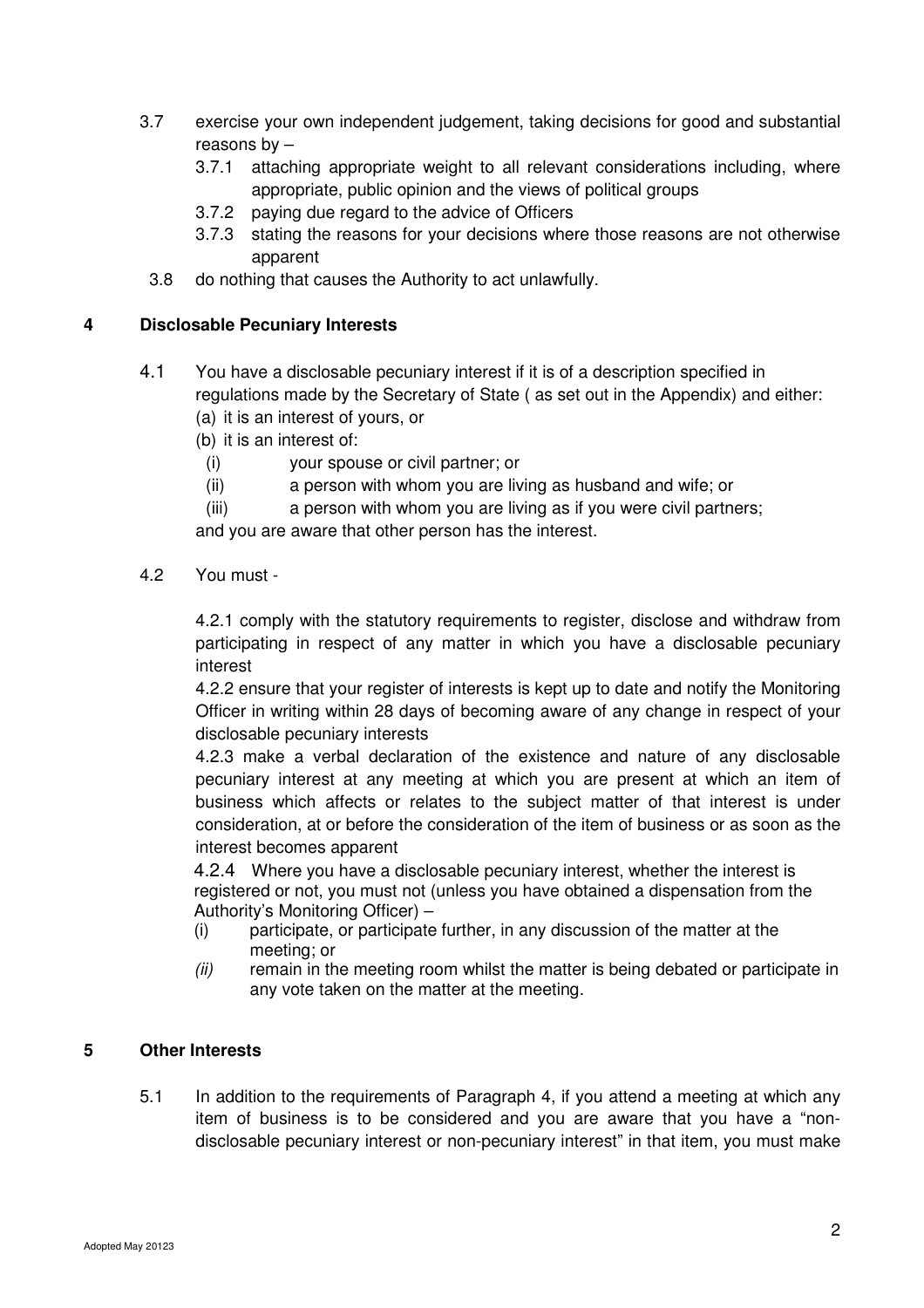verbal declaration of the existence and nature of that interest at or before the consideration of the item of business or as soon as the interest becomes apparent

5.2 You have a "non-disclosable pecuniary interest or non-pecuniary interest" in an item of business of your authority where – 5.2.1 a decision in relation to that business might reasonably be regarded as affecting the well-being or financial standing of you or a member of your family or a person with whom you have a close association to a greater extent than it would affect the majority of the Council Tax payers, ratepayers or inhabitants of the parish area for which you have been elected or otherwise of the authority's administrative area, or

5.2.2 it relates to or is likely to affect any of the interests listed in the Table in the Appendix to this Code, but in respect of a member of your family (other than a "relevant person") or a person with whom you have a close association

and that interest is not a disclosable pecuniary interest.

### **6 Gifts and Hospitality**

- 6.1 You must, within 28 days of receipt, notify the Parish Clerk in writing of any gift, benefit or hospitality with a value in excess of £50 which you have accepted as a Member from any person or body other than the authority.
- 6.2 The Parish Clerk will place your notification on a public register of gifts and hospitality.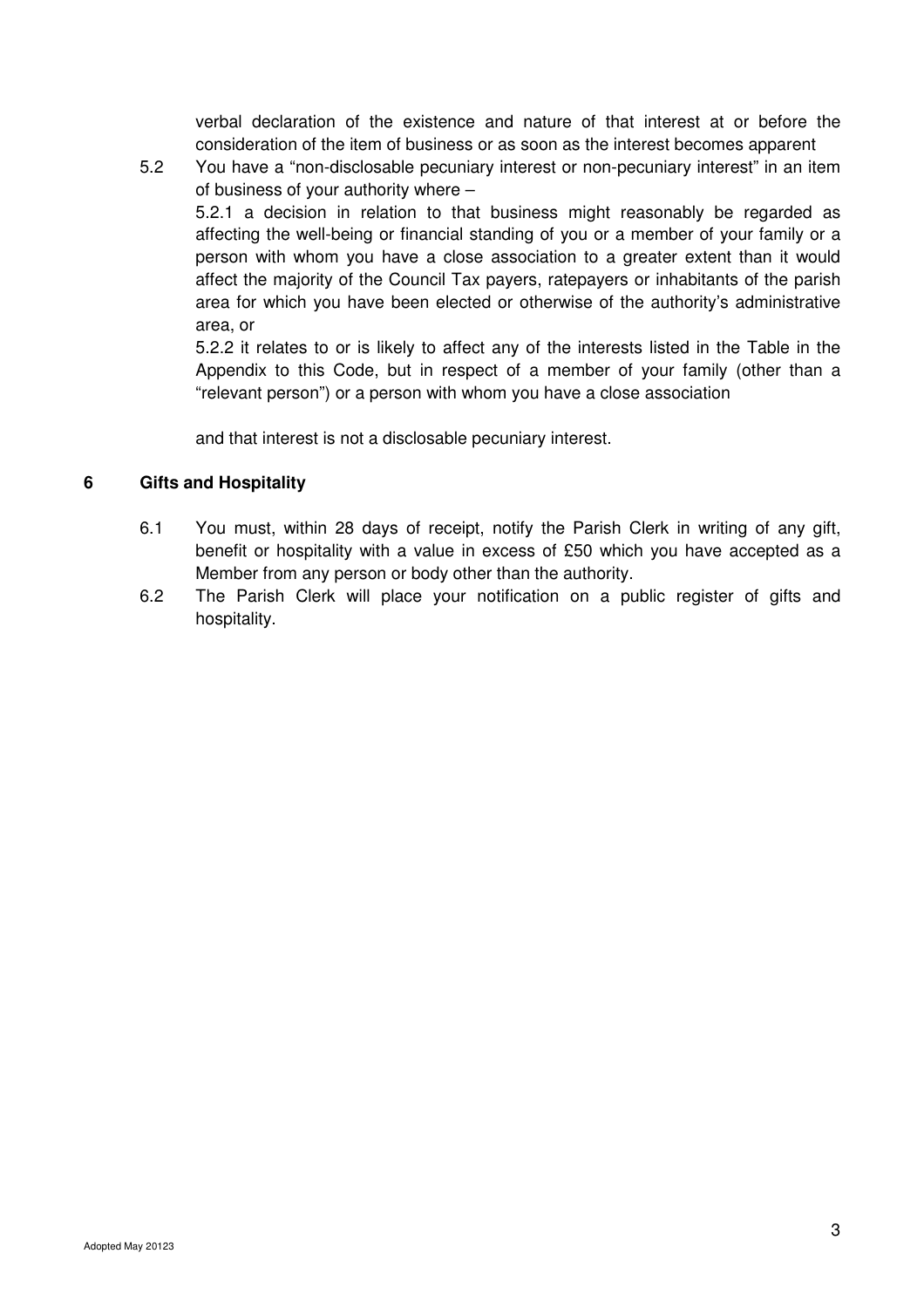# **Appendix 1**

# Disclosable Pecuniary Interests

The duties to register, disclose and not to participate in respect of any matter in which a member has a Disclosable Pecuniary Interest are set out in Chapter 7 of the Localism Act 2011.

Disclosable pecuniary interests are defined in the Relevant Authorities (Disclosable Pecuniary Interests) Regulations 2012 as follows –

| <b>Interest</b>                                      | Prescribed description                                                                                                                                                                                                                                                                                                                                                                                                                        |
|------------------------------------------------------|-----------------------------------------------------------------------------------------------------------------------------------------------------------------------------------------------------------------------------------------------------------------------------------------------------------------------------------------------------------------------------------------------------------------------------------------------|
| Employment, office, trade, profession or<br>vacation | Any employment, office, trade, profession or vocation<br>carried on for profit or gain.                                                                                                                                                                                                                                                                                                                                                       |
| Sponsorship                                          | Any payment or provision of any other financial benefit<br>(other than from the relevant authority) made or<br>provided within the relevant period in respect of any<br>expenses incurred by M in carrying out duties as a<br>member, or towards the election expenses of M.<br>This includes any payment or financial benefit from a<br>trade union within the meaning of the Trade Union and<br>Labour Relations (Consolidation) Act 1992). |
| Contracts                                            | Any contract which is made between the relevant<br>person (or a body in which the relevant person has a<br>beneficial interest) and the relevant authority-<br>(a) under which goods or services are to be provided<br>or works are to be executed; and<br>(b) which has not been fully discharged.                                                                                                                                           |
| Land                                                 | Any beneficial interest in land which is within the area<br>of the relevant authority.                                                                                                                                                                                                                                                                                                                                                        |
| Licences                                             | Any licence (alone or jointly with others) to occupy<br>land in the area of the relevant authority for a month or<br>longer.                                                                                                                                                                                                                                                                                                                  |
| Corporate tenancies                                  | Any tenancy where (to M's knowledge)-<br>(a) the landlord is the relevant authority; and<br>(b) the tenant is a body in which the relevant person<br>has a beneficial interest.                                                                                                                                                                                                                                                               |
| <b>Securities</b>                                    | Any beneficial interest in securities of a body where-<br>(a) that body (to M's knowledge) has a place of<br>business or land in the area of the relevant authority;<br>and<br>(b) either-                                                                                                                                                                                                                                                    |
|                                                      | (i) the total nominal value of the securities exceeds<br>£25,000 or one hundredth of the total issued share                                                                                                                                                                                                                                                                                                                                   |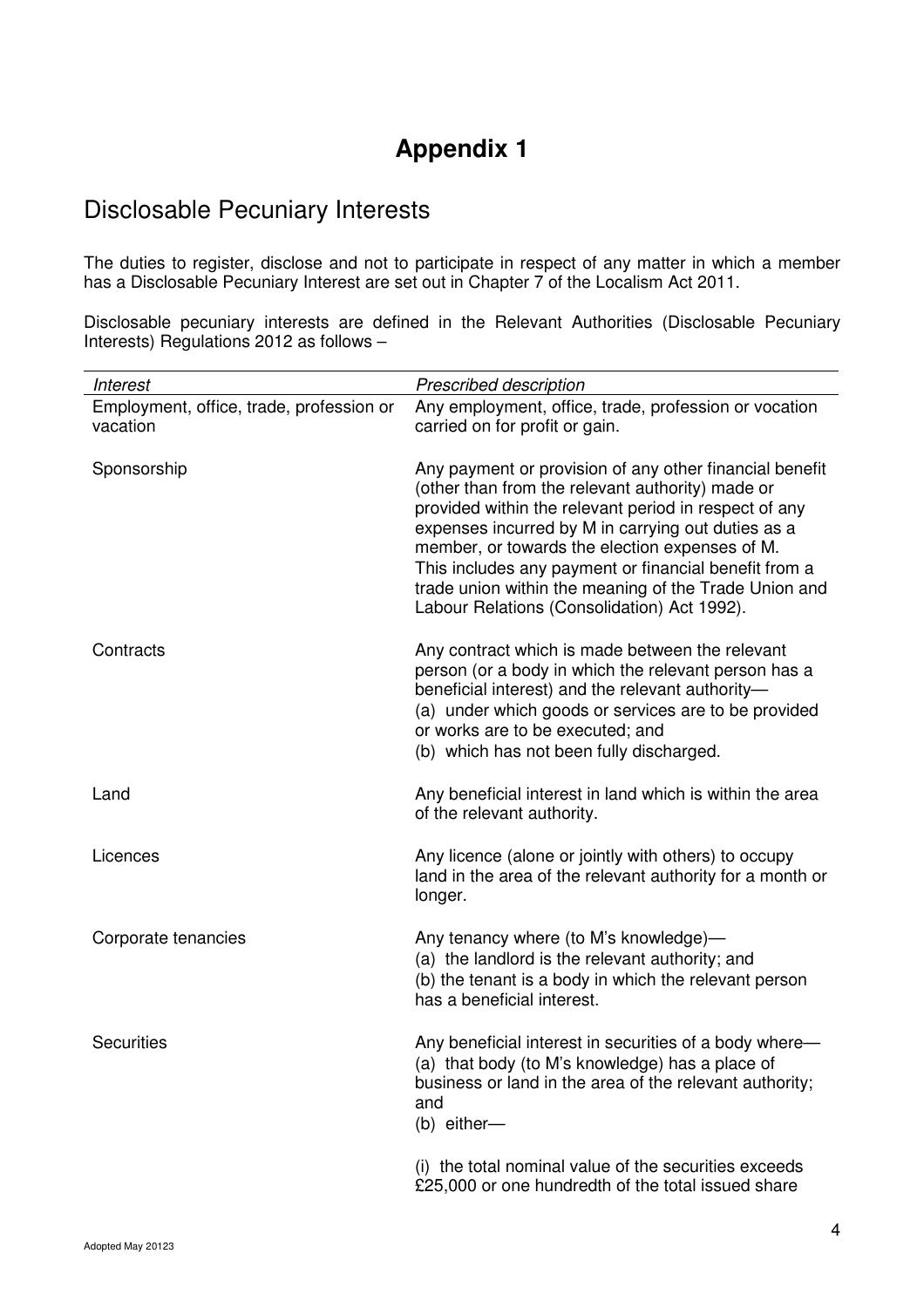capital of that body; or

(ii) if the share capital of that body is of more than one class, the total nominal value of the shares of any one class in which the relevant person has a beneficial interest exceeds one hundredth of the total issued share capital of that class.

For this purpose –

"the Act" means the Localism Act 2011;

"body in which the relevant person has a beneficial interest" means a firm in which the relevant person is a partner or a body corporate of which the relevant person is a director, or in the securities of which the relevant person has a beneficial interest;

"director" includes a member of the committee of management of an industrial and provident society;

"land" excludes an easement, servitude, interest or right in or over land which does not carry with it a right for the relevant person (alone or jointly with another) to occupy the land or to receive income;

"M" means a member of a relevant authority;

"member" includes a co-opted member;

"relevant authority" means the authority of which M is a member;

"relevant period" means the period of 12 months ending with the day on which M gives a notification for the purposes of section 30(1) or 31(7), as the case may be, of the Act;

"relevant person" means M or any other person referred to in section 30(3)(b) of the Act;

"securities" means shares, debentures, debenture stock, loan stock, bonds, units of a collective investment scheme within the meaning of the Financial Services and Markets Act 2000 and other securities of any description, other than money deposited with a building society.